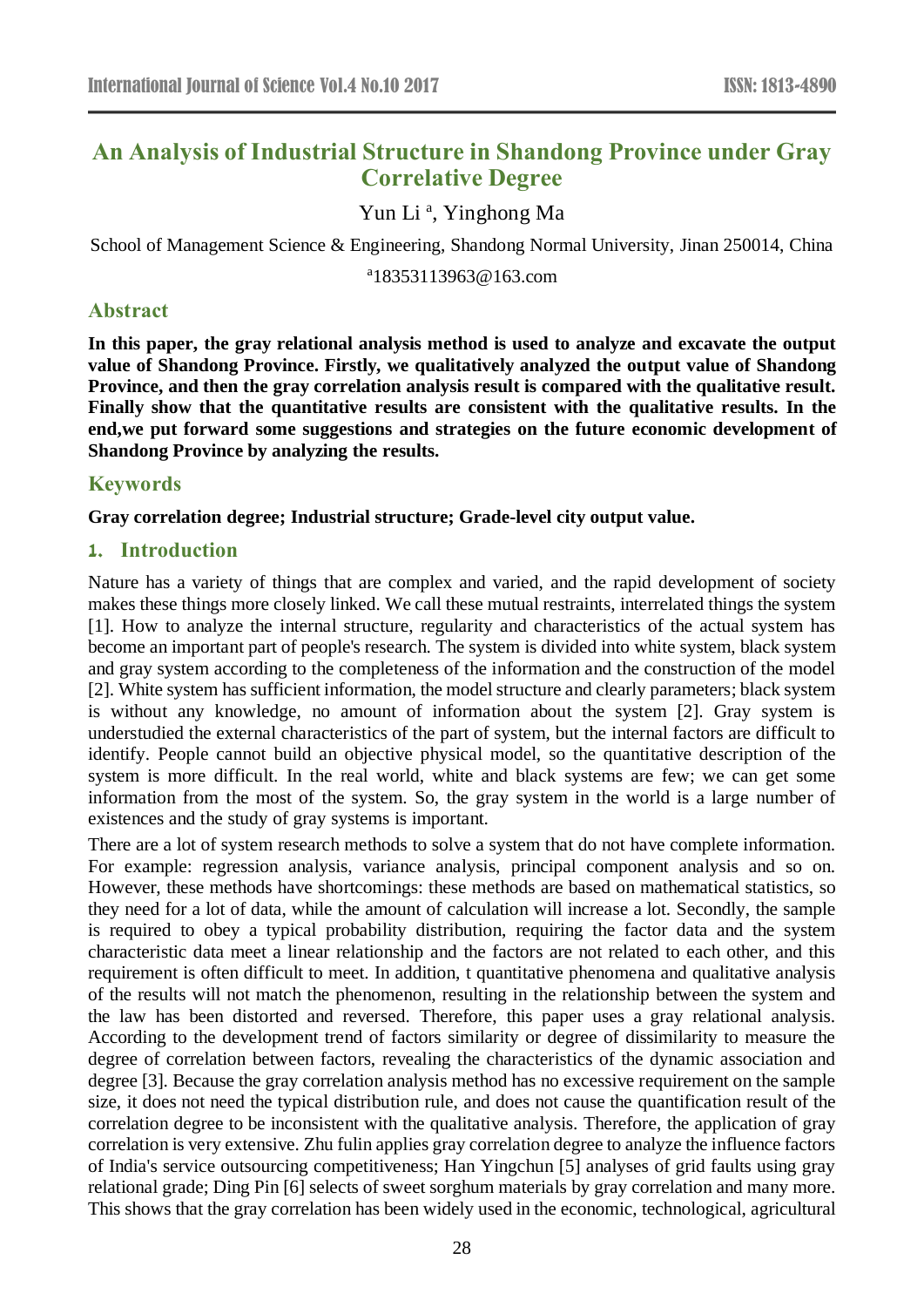and other fields [7]. Based on the gray grayness of the gray system, this paper uses the gray relational degree method to excavate the various internal relations of the total output value of Shandong Province from 2000 to 2013.

#### **2. Gray correlation analysis**

#### **2.1 Basic principles of the gray relational degree**

Gray system theory puts forward the correlation degree analysis method [3], which is based on the similarity or dissimilarity of the development trend between factors to measure the degree of correlation; it reveals the characteristics and degree of dynamic association. For factors between the two systems, the measure of the size of the association that changes with time or different objects is called the degree of relevance [8]. In the process of system development, if the trend of the two factors change is consistent, that is, the degree of change is high, that can be described as a high degree of correlation; the contrary, the lower. Therefore, the gray relational analysis method is based on the similarity or dissimilarity of the development trend between factors, that is, "gray relational degree" is a measure of the degree of correlation between methods [3]. The gray system theory puts forward the concept of gray relational analysis of each subsystem, and tries to find out the relationship between the subsystems (or factors) through certain methods. Thus, the gray relational analysis provides a quantitative measure of the evolution of a system, making it ideal for dynamic history analysis.

#### **2.2 Gray correlation degree**

As a developing and changing system, the relevance analysis is actually a quantitative analysis of the dynamic process development trend. The so-called developing trend comparison, that is geometric relationship comparison about the relevant statistical data in the system. There are many types of gray relational degrees. The following article will focus on several types of relevance of the solution.

#### (1) Gray absolute correlation

Set the system behavior sequence

$$
X_0 = (x_0(1), x_0(2), \dots, x_0(n)) X_1 = (x_1(1), x_1(2), \dots, x_1(n))
$$
  
\n
$$
X_i = (x_i(1), x_i(2), \dots, x_i(n)) \dots
$$
  
\n
$$
X_m = (x_m(1), x_m(2), \dots, x_m(n))
$$
  
\n
$$
X_0^0 = (x_0^0(1), x_0^0(2), \dots, x_0^0(n))
$$
 and 
$$
X_i^0 = (x_i^0(1), x_i^0(2), \dots, x_i^0(n))
$$
, is  $X_0$  and  $X_i$  of the starting point of the image respectively.

$$
x_0^{0}(k) = x_0(k) - x_0(1), x_1^{0}(k) = x_1(k) - x_1(1), i = 0, 1, \dots, m; k = 1, 2, \dots, n.
$$

And then,

$$
| s_0 | = \sum_{k=2}^{n-1} x_0^0(k) + \frac{1}{2} x_0^0(n) | ,
$$
  
\n
$$
| s_i | = \sum_{k=2}^{n-1} x_i^0(k) + \frac{1}{2} x_i^0(n) |
$$
 and  
\n
$$
| s_i - s_0 | = \sum_{k=2}^{n-1} (x_i^0(k) - x_0^0(k)) + \frac{1}{2} (x_i^0(n) - x_0^0(n)) | \varepsilon_{0i} = \frac{1 + |s_0| + |s_i|}{1 + |s_0| + |s_i| + |s_i - s_0|}
$$

 $\varepsilon_{0i}$  is the gray absolute correlation between  $X_0$  and  $X_i$ , referred to as the absolute correlation[9]. (3) Gray relative correlation degree

.

Let sequence  $X_0$  and  $X_i$  is the same length and the initial values are not equal to zero,  $X'_0$  and  $X'_i$ respectively for the initial values of  $X_0$  and  $X_i$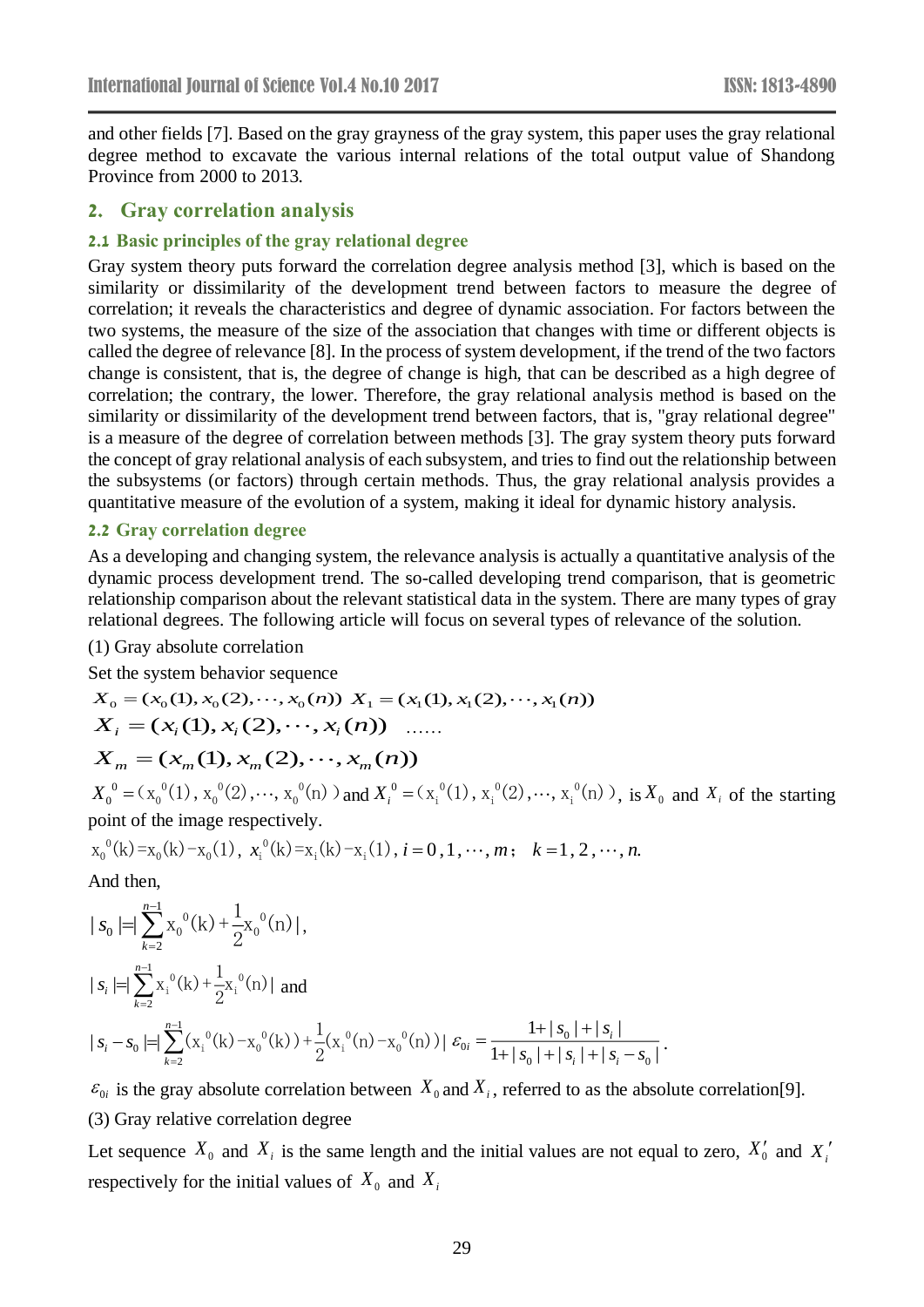$$
x'_0(k) = \frac{x_0(k)}{1 + \sum_{k=1}^{n} x_0(k)} , x'_i(k) = \frac{x_i(k)}{1 + \sum_{k=1}^{n} x_k(k)} , i = 0, 1, \dots, m; k = 1, 2, \dots, n.
$$
  
\n
$$
|s'_0| = |\sum_{k=2}^{n} x_0(k) + \frac{1}{2}x_0(k) + |\sum_{k=2}^{n} x_k(k) + \frac{1}{2}x_1(k) + \frac{1}{2}x_1(k) + |\sum_{k=2}^{n} x_k(k) + |\sum_{k=1}^{n} x_k(k) + |\sum_{k=1}^{n} x_k(k) + |\sum_{k=1}^{n} x_k(k) + |\sum_{k=1}^{n} x_k(k) + |\sum_{k=1}^{n} x_k(k) + |\sum_{k=1}^{n} x_k(k) + |\sum_{k=1}^{n} x_k(k) + |\sum_{k=1}^{n} x_k(k) + |\sum_{k=1}^{n} x_k(k) + |\sum_{k=1}^{n} x_k(k) + |\sum_{k=1}^{n} x_k(k) + |\sum_{k=1}^{n} x_k(k) + |\sum_{k=1}^{n} x_k(k) + |\sum_{k=1}^{n} x_k(k) + |\sum_{k=1}^{n} x_k(k) + |\sum_{k=1}^{n} x_k(k) + |\sum_{k=1}^{n} x_k(k) + |\sum_{k=1}^{n} x_k(k) + |\sum_{k=1}^{n} x_k(k) + |\sum_{k=1}^{n} x_k(k) + |\sum_{k=1}^{n} x_k(k) + |\sum_{k=1}^{n} x_k(k) + |\sum_{k=1}^{n} x_k(k) + |\sum_{k=1}^{n} x_k(k) + |\sum_{k=1}^{n} x_k(k) + |\sum_{k=1}^{n} x_k(k) + |\sum_{k=1}^{n} x_k(k) + |\sum_{k=1}^{n} x_k(k) + |\sum_{k=1}^{n} x_k(k) + |\sum_{k=1}^{n} x_k(k) + |\sum_{k=1}^{n} x_k(k) + |\sum_{k=1}^{n} x_k(k) + |\sum_{k=1}^{n} x_k(k) + |\sum_{k=1}^{n} x_k(k) + |\sum_{k=1}^{n} x_k(k) + |\sum_{k=1}^{n} x_k(k) + |\sum_{k=1}^{n} x_k(k) + |\sum_{k=1}^{n} x_k(k)
$$

 $R_{0i}$  recorded as relative degree of correlation. The relative correlation degree characterizes the relationship of the sequences about the relative rate of change between the starting points. That is mean, the closer the rate of change between the sequences, the larger the value, the smaller the difference.

(4) Gray comprehensive correlation degree

Let sequence  $X_0$  and  $X_i$  is the same length and the initial values are not equal to zero.  $\theta \in [0,1]$ .  $\rho_{0i} = \theta \varepsilon_{0i} + (1 - \theta) R_{0i}$ . We called  $\rho_{0i}$  gray comprehensive correlation degree. The comprehensive relevance degree not only reflects the degree of similarity between sequences, but also reflects the degree of similarity of the sequence relative to the starting point. It is a comprehensive indicator of reflecting whether the relationship between the sequences is closely related.

### **3. Analysis of output value of Shandong Province in 2000-2013**

Qualitative analysis is not accurate when analyzing a system factor, and some regression analysis and variance analysis in mathematical statistics can cause the quantification result to be inconsistent with the analysis result. But the gray correlation analysis can be a good way to avoid this phenomenon. This article first uses a qualitative approach that is, drawing the chart through the observation, a general understanding of the output value of the city's production structure. Then we use the gray correlation analysis method. Gray correlation degree for the sample size and the number of samples with no obvious laws are equally applicable, and the amount of calculation is small and very convenient.

To analyze an abstract system or phenomenon, first select the data sequence that reflects the behavioral characteristics of the system. We call it finding the amount of mapping in the system behavior, with the amount of mapping to indirectly represent the system behavior [10]. In this issue, we use the annual output value of Shandong Province as a mapping of the amount of mapping, the city-level cities with the correlation between the correlation, the greater the relevance of city, the greater the contribution rate.

Implementation steps:

(1) Collect of evaluation data and according to the purpose of evaluation to determine the evaluation index system

- (2) Determine the reference number
- (3) Gray absolute correlation degree  $\varepsilon_{0i}$
- (4) Find the relative degree of gray correlation  $R_{0i}$

(5) Gray comprehensive correlation degree  $\rho_{0i}$ , In this paper, consider the actual situation  $\theta = 0.5$ .

### **3.1 An Analysis of the Output Value of prefecture-level city in Shandong**

Accurate identification which prefecture-level city has largest contribution Shandong Province has an important role for the future economic development. So, we will qualitative analysis 17 prefecturelevel city's production value.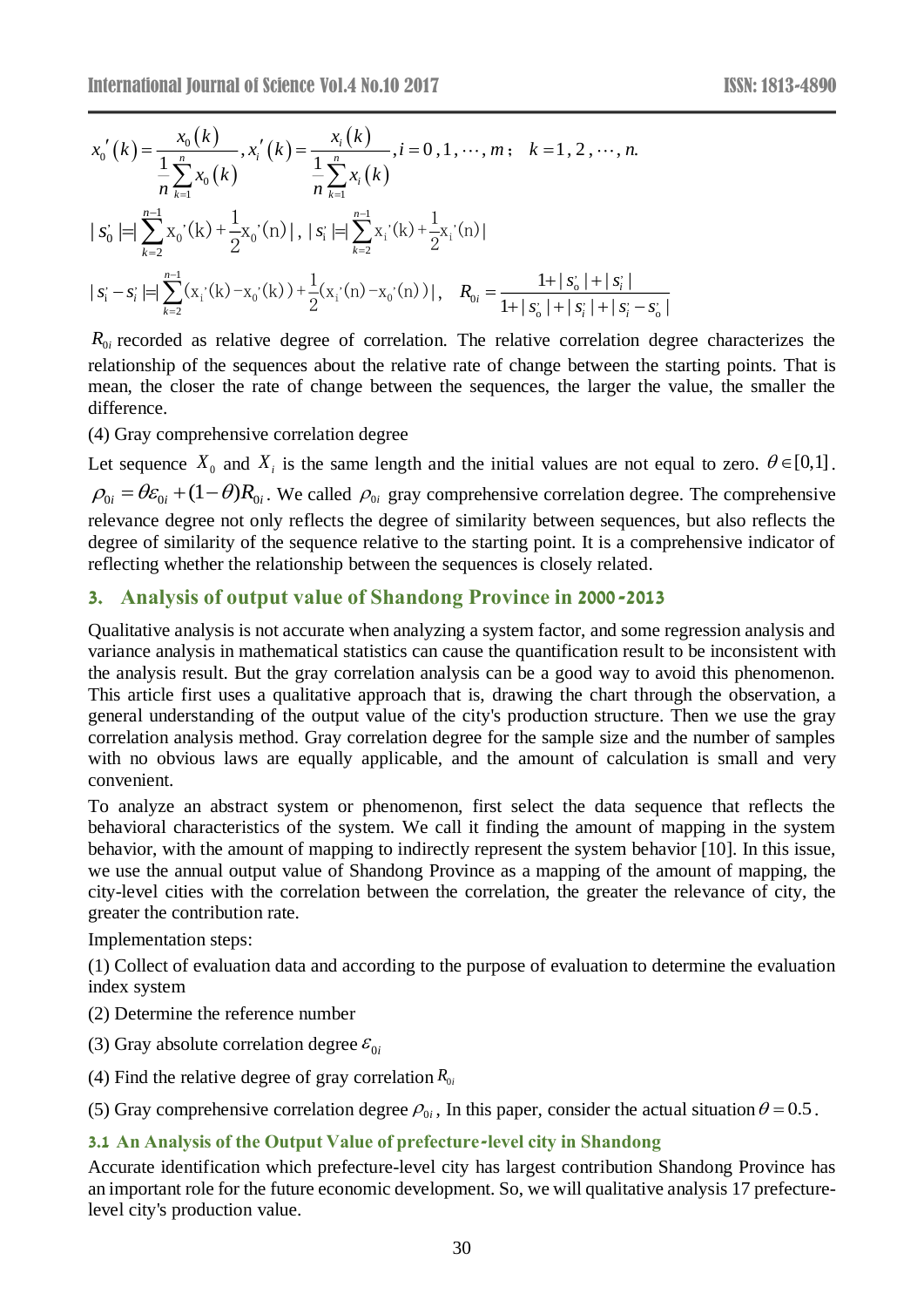

Figure 1 Production value of each city

Through Figure 1, we can see that the output value of Qingdao is the closest to the total output value of Shandong Province, but this is only qualitative analysis, with a subjective effect, we need a detailed calculation of quantitative analysis. Through the above we have learned that gray correlation method can be a good analysis of the problem, especially for some of the larger gray-scale problem. When choosing the kind of gray relational degree, this paper chooses the gray comprehensive correlation degree. First, the length of the data between the same sequence and the initial value is not zero. Secondly, it can reflect the similarity of the polyline, but also reflects the two factors relative to the starting point of the rate of change. It can be more comprehensive representation of the link between the sequence is close. By calculating the gray correlation degree of the 17 cities with the gross output value, we can get the table 1.

| TIVILIU.              |                        |                      |                     |                        |
|-----------------------|------------------------|----------------------|---------------------|------------------------|
| $_{001}$ = 0.71463    | $_{002}=0.72804$       | $_{003}$ =0.7061     | $_{p04}$ =0.694     | $_{0.05}$ = 0.70179    |
| $_{006}$ =0.71634     | $_{007}$ =0.70802      | $_{008}$ =0.70392    | $_{0.09}$ = 0.69849 | $\rho_{010} = 0.70115$ |
| $p_{011} = 0.69158$   | $\rho_{012} = 0.68828$ | $_{0.013}$ = 0.70287 | $p_{014} = 0.69718$ | $p_{015} = 0.69561$    |
| $\rho_{016} = 0.6951$ | $_{p017}$ = 0.69241    |                      |                     |                        |

Table 1 Gray comprehensive correlation degree of output value of various cities in Shandong Province

Sort results are:  $\rho 02 > \rho 06 > \rho 01 > \rho 07 > \rho 03 > \rho 08 > \rho 013 > \rho 05 > \rho 010 > \rho 09 > \rho 014 > \rho 015 >$ ρ016 > ρ04 > ρ017 > ρ011 > ρ 012

Sorting results can be analyzed: In the province's output value, the output value of Qingdao, Yan tai and Jinan is the highest, which is the maximum contribution to the total output value of Shandong Province. He Ze, Ri Zhao, Lai Wu's similarity is low, the lowest contribution to the total output value. And this result is consistent with the qualitative analysis in the above figure 1.

### **3.2 An Analysis of Industrial Structure in Shandong Province**

#### **3.2.1 An Analysis of the Industrial Structure of the Output Value of Shandong Province**

We first qualitative analysis, get Figure 2.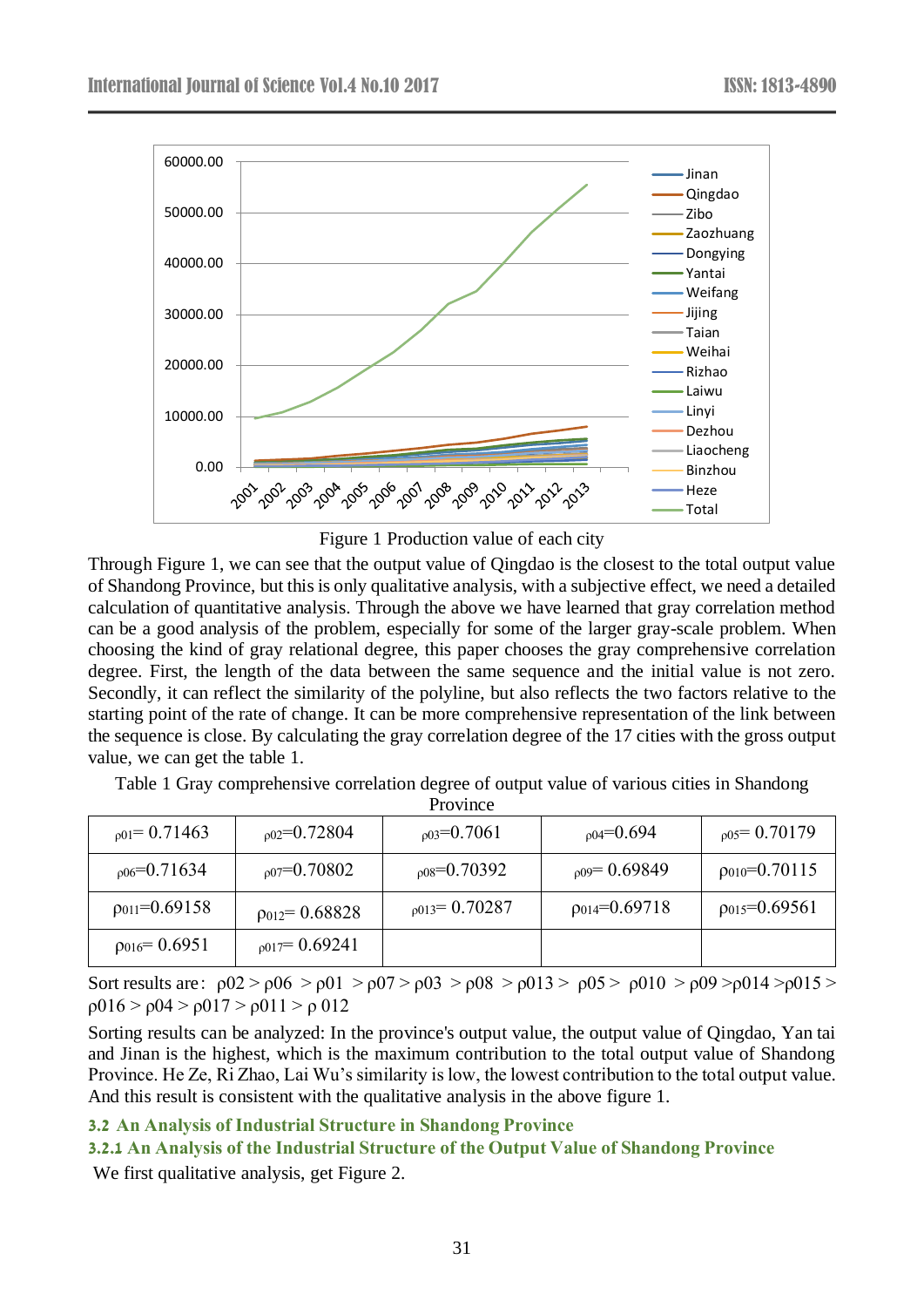

Figure 2 the province's industrial structure

From Figure 2, we can guess the secondary industry in the total output value of Shandong Province has a pivotal role.

Then the gray correlation analysis method was used for quantitative analysis. The total output value of Shandong Province is selected as the reference series. And compare the similarity between the output value of the three industries and the total output value .Through the gray relational analysis, the industrial center of Shandong Province is obtained. The results obtained are Table 2.

Table 2 Gray Correlation of Industrial Structure in Shandong Province

| OC.<br>ັບ | -17<br>ے ں ۔ | $0_0$ |
|-----------|--------------|-------|
|           |              |       |

Sort results are:  $\rho 02 > \rho 03 > \rho 01$ 

This result is consistent with the qualitative analysis of Figure 2.

### **3.2.2 Analysis on the Industrial Structure of Local Cities in Shandong Province**

Different prefecture-level cities have different industrial structure; this paper use the gray relational analysis to analysis different prefecture-level city's emphasis on the first, second and third industry. Methods and implementation of the code and the same section, here is not one by one repeat.



Figure 3 Distribution of primary industrial structure in various cities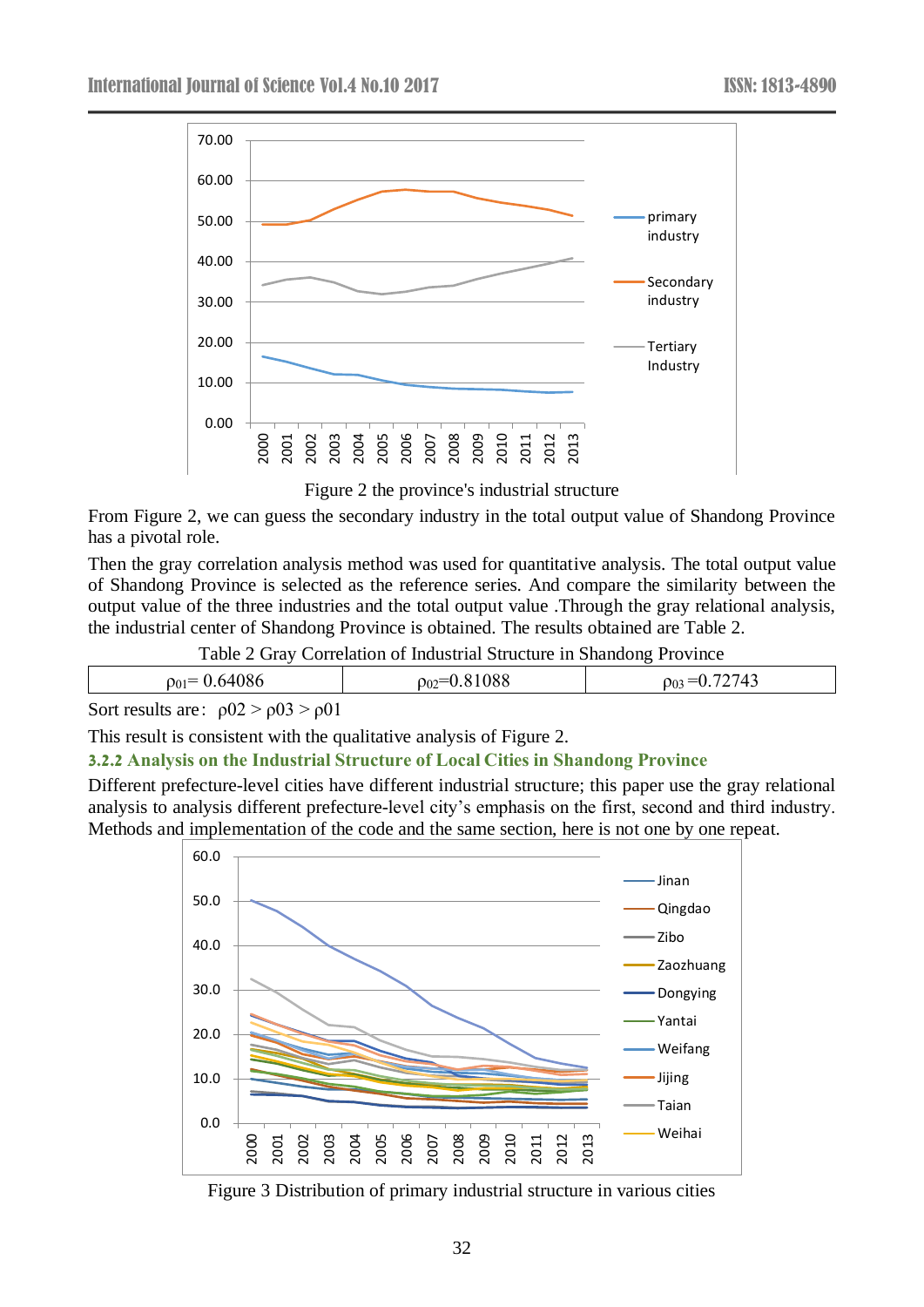| $p_{01} = 0.82347$  | $p_{02} = 0.8175$   | $p_{03} = 0.74157$  | $p_{04} = 0.9788$   | $p_{05} = 0.73891$  |
|---------------------|---------------------|---------------------|---------------------|---------------------|
| $p_{06} = 0.94972$  | $p_{07} = 0.85786$  | $p_{08}=0.8362$     | $p_{09} = 0.91915$  | $p_{010} = 0.95325$ |
| $p_{011} = 0.81553$ | $p_{012}=0.87208$   | $p_{013} = 0.85209$ | $p_{014} = 0.77688$ | $p_{015} = 0.68878$ |
| $p_{016} = 0.85425$ | $p_{017} = 0.50969$ |                     |                     |                     |

Table 3 Gray comprehensive correlation degree of the primary industrial structure in Shandong

Sort results are:  $\rho$ 04 >ρ 010>  $\rho$ 06 >  $\rho$  09 >ρ 012>  $\rho$  07>  $\rho$ 016 >  $\rho$ 013 >  $\rho$ 08 > $\rho$ 01 >  $\rho$ 02 >  $\rho$ 011 > ρ014 > ρ 03 > ρ05 >ρ015>ρ017

Analysis can be obtained: in the primary industry, Zao Zhuang city is greater degree of correlation. And then is Wei Hai.He Ze is the smallest degree in the first industry.



Figure 4 Distribution of Secondary industrial structure in various cities

Table 4 Gray comprehensive correlation degree of the secondary industrial structure in Shandong Province

| $p_{01} = 0.60554$    | $p_{02} = 0.80732$    | $p_{03} = 0.67931$    | $p_{04} = 0.79392$  | $p_{05} = 0.4227$ |
|-----------------------|-----------------------|-----------------------|---------------------|-------------------|
| $\rho_{06} = 0.84646$ | $p_{07} = 0.92254$    | $\rho_{08} = 0.87884$ | $p_{09} = 0.88216$  | $p_{010}$ =0.8426 |
| $p_{011} = 0.77255$   | $p_{012}=0.74643$     | $p_{013}$ =0.79577    | $p_{014} = 0.89476$ | $p_{015}=0.864$   |
| $p_{016} = 0.92216$   | $\rho_{017}$ =0.65417 |                       |                     |                   |

Sort results are:  $\rho$ 07>  $\rho$ 016 >  $\rho$ 014 >  $\rho$  09 >  $\rho$ 08 >  $\rho$ 015 >  $\rho$ 06 >  $\rho$  010 >  $\rho$ 02 >  $\rho$ 013 >  $\rho$ 04 >  $\rho$ 011 >  $\rho$  $012 > ρ$ 03 >ρ017 >ρ 01 > ρ05

In the secondary industrial structure, the output curve of Wei Fang City and the province's output value of the curve would like to close in the first industry. And then is Bin Zhou City. The second industry associated with the smallest Dong Ying City.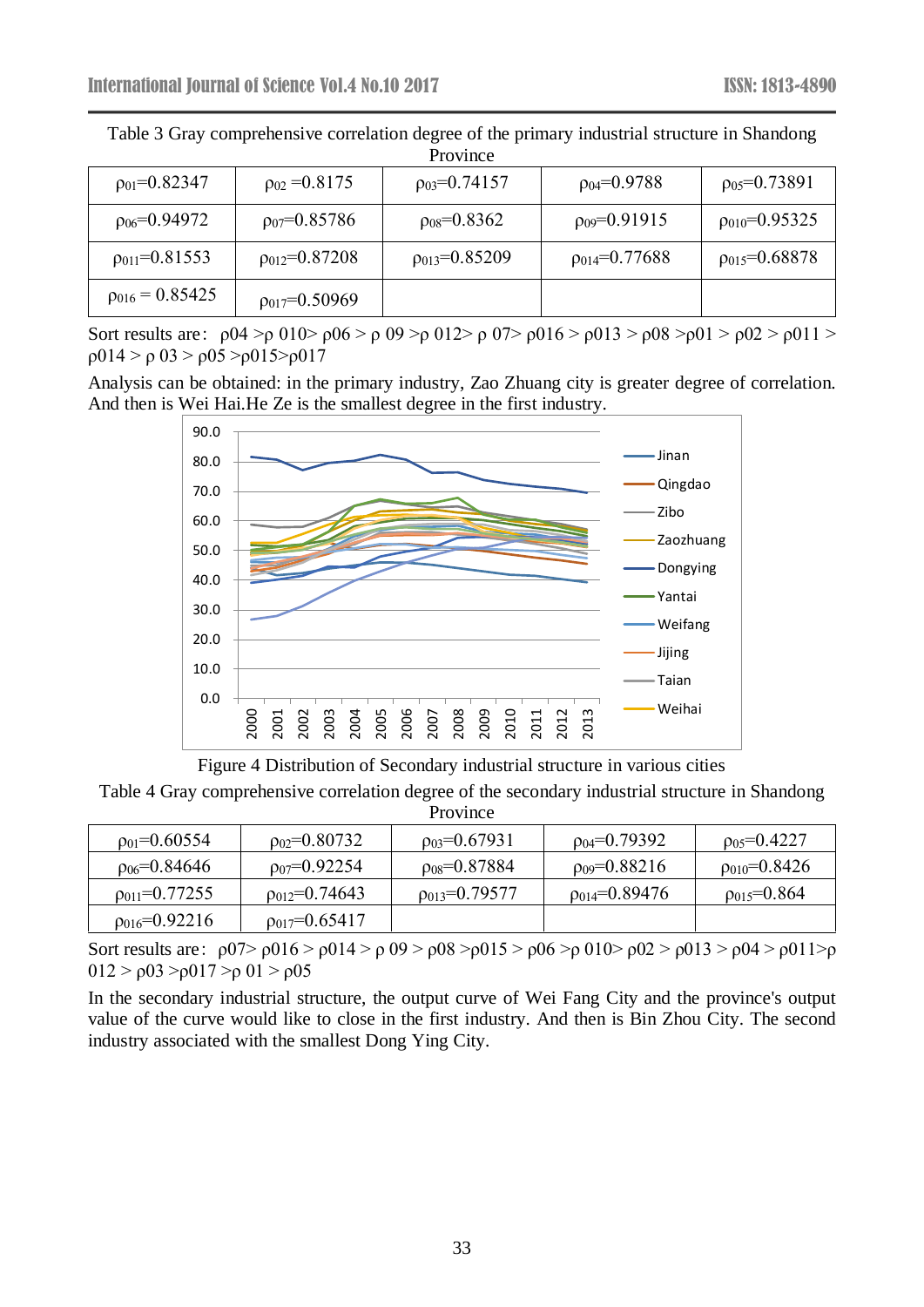

Figure 5 Distribution of tertiary industrial structure in various cities

Table 5 Gray comprehensive correlation degree of the tertiary industrial structure in Shandong Province

| $p_{01} = 0.44306$    | $p_{02}=0.60149$      | $p_{03} = 0.88285$  | $p_{04} = 0.73474$  | $p_{05}=0.41491$       |
|-----------------------|-----------------------|---------------------|---------------------|------------------------|
| $p_{06} = 0.85597$    | $p_{07} = 0.83824$    | $p_{08}=0.85383$    | $p_{09} = 0.93658$  | $p_{010} = 0.84088$    |
| $p_{011} = 0.85261$   | $p_{012}$ =0.73696    | $p_{013} = 0.87327$ | $p_{014} = 0.77667$ | $\rho_{015} = 0.60104$ |
| $\rho_{016}$ =0.74708 | $\rho_{017}$ =0.56087 |                     |                     |                        |

Sort results are:  $\rho$ 09 > $\rho$ 03>  $\rho$ 013> $\rho$ 06>  $\rho$ 08>  $\rho$ 011>  $\rho$ 010> $\rho$ 07> $\rho$ 014> $\rho$ 016> $\rho$ 012 >  $\rho$ 04> ρ02 >ρ015> ρ017 >ρ01 > ρ05

In the analysis of the tertiary industry structure, we can see Tai An City, Zibo City is larger correlation with the province's tertiary industry output value, and Dong Ying City, the lowest.

Through the analysis of the industrial structure of the prefecture-level cities in Shandong Province and the industrial structure of the total output value, we can see:

(1) Irrational industrial structure in Shandong Province and its proportion of the secondary industry is high. Although the proportion of tertiary industry in Shandong Province has increased, but the status of heavy industry that dominated the status quo has not changed. And manufacturing as one of the main contents of the secondary industry, which is an important pillar of the economy in Shandong. Therefore, the industrial pattern that "two, three, one" has not been a fundamental improvement in Shandong Province. And most of the manufacturing industry is the high-carbon industry, which also determines high-carbon industry is the dominant position in the current stage of Shandong Province.

(2) Larger regional economic development gap. The contribution rate of the eastern part of the peninsula is relatively higher than that of the central and western regions. The differences in regional economic development also put forward different requirements for various cities.

(3)Unbalanced regional industrial structure development. As the significant differences original level of economic development in Shandong Province, resource endowment and regional industrial structure are also big gap. Zao Zhuang, Yan tai, Wei hai and other cities in the province's primary industry account for a large proportion the larger proportion .Wei fang, Texas, Bin Zhou mainly developed the second industry, these cities are mainly rely on energy consumption to stimulate the economy. Zibo, Tai an, Lin yi are the most similarity in the province's tertiary industry, that is, the province's tertiary industry a higher impact.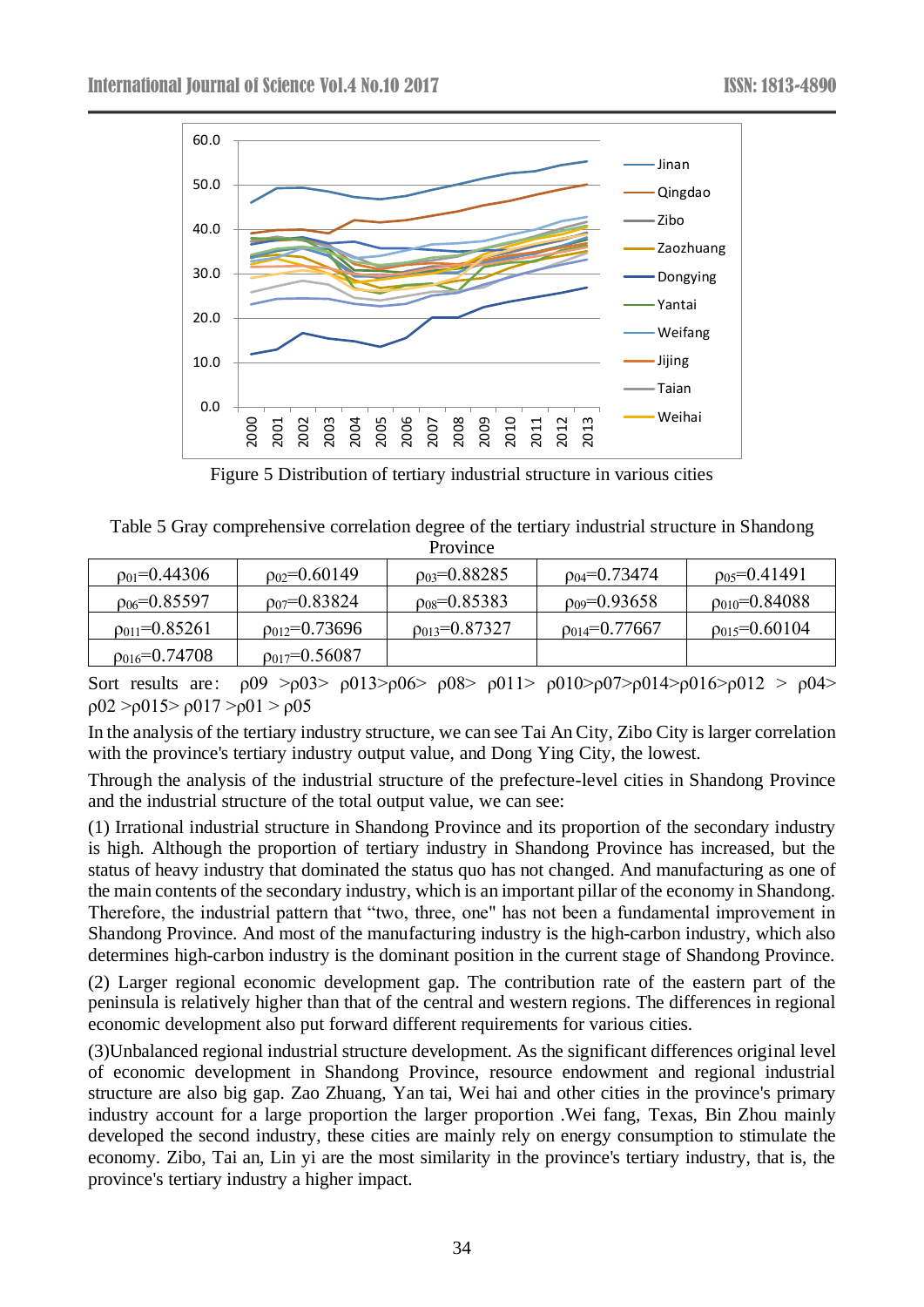# **4. Coping strategies**

(1). Make full use of regional advantages and rely on the blue economic zone strategy. Shandong Province is located in the coastal areas. Strategic location, land and sea transport facilities and near the Yellow Sea and Bohai Sea make Shandong easily carry out with foreign technology, information exchange. So the eastern region could obtain external development. Shandong Province should continue to make full use of this location advantage, and strengthen economic ties with coastal provinces and foreign developed countries or regions. Strengthen the driven function of Jinan and Qingdao and give full play to its gathering and radiation functions to the development of the city.

(2). Increase government support to the west. Narrowing the gap between regions is a long-term arduous task, which not only requires both local governments to rely on their own efforts, but also need government departments give tilt support and project support in the construction, opening up, investment and science and education. They should focus on traffic, Post and telecommunications, farmland water conservancy and other infrastructure projects. Support the coastal areas to some of the primary processing, high energy consumption industries and labor-intensive industries to the west transfer, investment support, and actively guide the province's professional banks to increase the scale of investment in the western region.

(3). From the aspect of promoting the coordinated development of the eastern and western regions, the government should increase financially support and development of the western region, push the investment promotion work to the inland areas and make full use of the western region Owned resources and labor advantages, promote industrialization, nurture and strengthen the pillar industries, and achieve a new breakthrough in industrial development driven by industrialization of urbanization.

(4) Vigorously strengthen the development of other industries highly related to strategic industries. Strategic industry is a relatively dynamic concept, a specific period of strategic industries with the realization of strategic objectives. When Shandong Province determine the industrial strategy, not necessarily limited to the current size of industry in the national economy and the level of efficiency, but also subordinate to improve the level of industrial technology development and the height needs of the future industry.

# **5. Conclusion and discussion**

Gray relational analysis is a quantitative description of the development trend of the system and comparison method [11]. Through the gray correlation analysis can make the gray system of the structure, model and relationship from black to white, so that uncertain factors gradually clear. In this paper, we use the gray relational analysis method to find the primary and secondary relations in the system factors, find out the important factors that affect the target value, so as to master the main features of the system, which can effectively promote the development of the system [12]. Through the quantitative analysis of the economic development of Shandong Province, we can get some shortcomings in the economic development of Shandong Province, there is a large gap between the regions, and industrial development is unreasonable. Therefore, in order to make Shandong Province have better development space and the future, we must seize the advantages of industry, vigorously develop the tertiary industry, in the development of high economic level areas, but also vigorously support the weaker areas, to achieve the future Shandong!

# **References**

- [1] J.L.Deng. Gray theoretical basis. Wuhan: Huazhong University of Science and Technology Press, 2002
- [2] J.Cao, Gray system theory and method [M]. Harbin: Northeast Forestry University Press, 1993.8- 16
- [3] S.F.Liu, Y.J.Yang, L.F.Wu, etc. Gray system theory and its reference seventh edition, 110-134